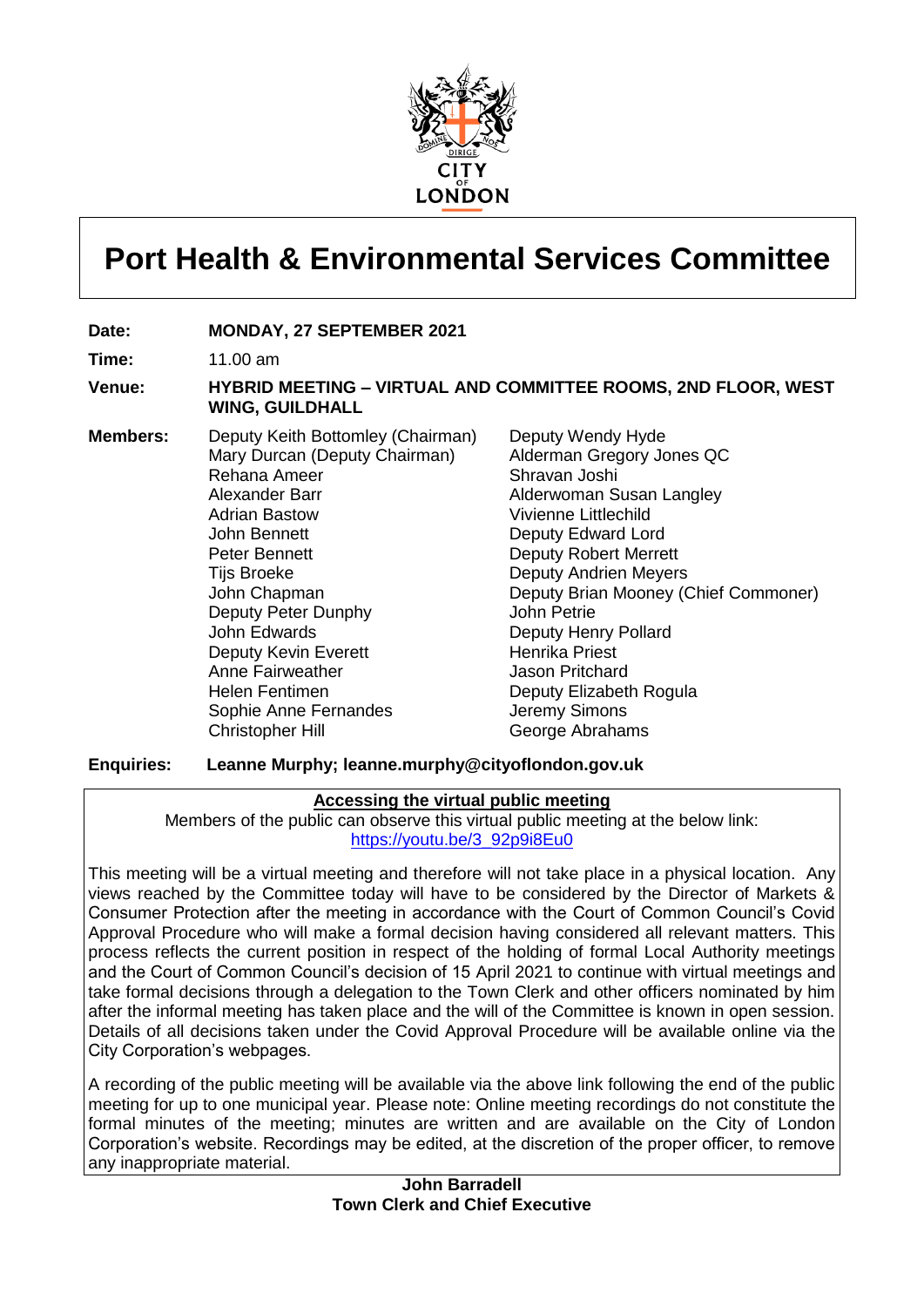# **AGENDA**

# **Part 1 - Public Agenda**

# 1. **APOLOGIES**

#### 2. **MEMBERS' DECLARATIONS UNDER THE CODE OF CONDUCT IN RESPECT OF ITEMS ON THE AGENDA**

#### 3. **MINUTES**

To agree the public minutes and non-public summary of the meeting held on 13 July 2021.

> **For Decision** (Pages 5 - 12)

#### 4. **OUTSTANDING ACTIONS AND WORK PLAN** Report of the Town Clerk.

**For Information**

(Pages 13 - 16)

5. **ENVIRONMENT BILL UPDATE** The Deputy Remembrancer to be heard.

# **For Information**

# 6. **COVID-19 AND BREXIT UPDATE** The Port Health & Public Protection Director to provide an oral update on the latest position.

#### **For Information**

7. **UPDATE ON THE IMPACT OF BUDGET CUTS ON THE CLEANSING SERVICE** The Assistant Cleansing Director to be heard.

**For Information**

8. **BUSINESS PLANS 2021/2022: PROGRESS REPORT (PERIOD 1)** Report of the Executive Director of Environment.

**For Information** (Pages 17 - 54)

9. **ADOPTION OF LETTINGS ENFORCEMENT POLICY** Report of the Director of Markets & Consumer Protection.

**For Decision** (Pages 55 - 72)

# 10. **DRAFT CITY OF LONDON CONTAMINATED LAND INSPECTION STRATEGY 2021-2030**

Report of the Director of Markets & Consumer Protection.

**For Decision** (Pages 73 - 106)